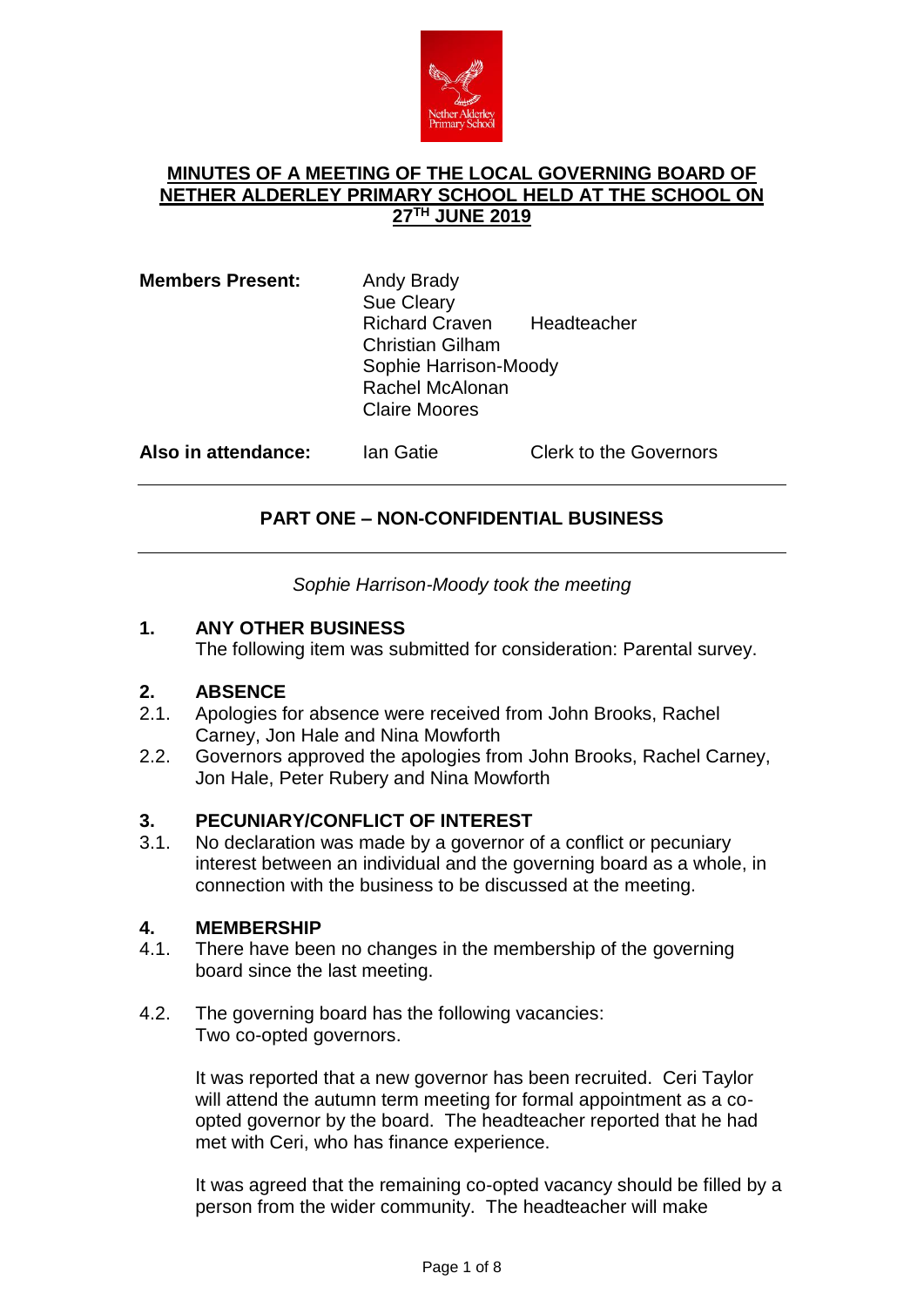

enquiries with the parish council. **ACTION:** Headteacher to follow up.

It was noted that Andy Brady will resign his role as staff governor when he leaves the school at the end of term.

**ACTION:** Headteacher to arrange staff governor election process for the autumn term.

## **5. PART ONE MINUTES**

- 5.1. The part one minutes of the meeting held on  $7<sup>th</sup>$  March 2019 were confirmed as a correct record and signed by the Chair.
- 5.2. The following matters arising from the minutes were considered.

7.4 The headteacher reported that there had been no admissions appeals and so there was no need to convene an extra-ordinary meeting.

8.1 The issue of a broader-based music festival is covered in AOB later in the meeting.

# **6. CHAIR'S ACTION**

It was noted that there have not been any decisions taken on behalf of the governing board since the last full governing board meeting.

## **7. LEADERSHIP AND MANAGEMENT**

- 7.1. The CEO's report to the Trust contained the following.
	- Trust growth strategy
	- Inspection success
	- Governor and staff training events
	- Trust's CPD offer for 2019-20
	- Schools' wider success
	- SATs GCSE/A Level season
	- Goodbye to Polly and Andy
- 7.2. The termly leadership report from the headteacher contained the following
	- **Pupil numbers**
		- o Number on roll
		- o Admissions in September
		- o Y6 transfers to secondary schools
		- o Class organisation in 2019-20
	- **Attendance**
		- o Attendance (current and trend)
		- o Persistent absence

## **Complaints**

o None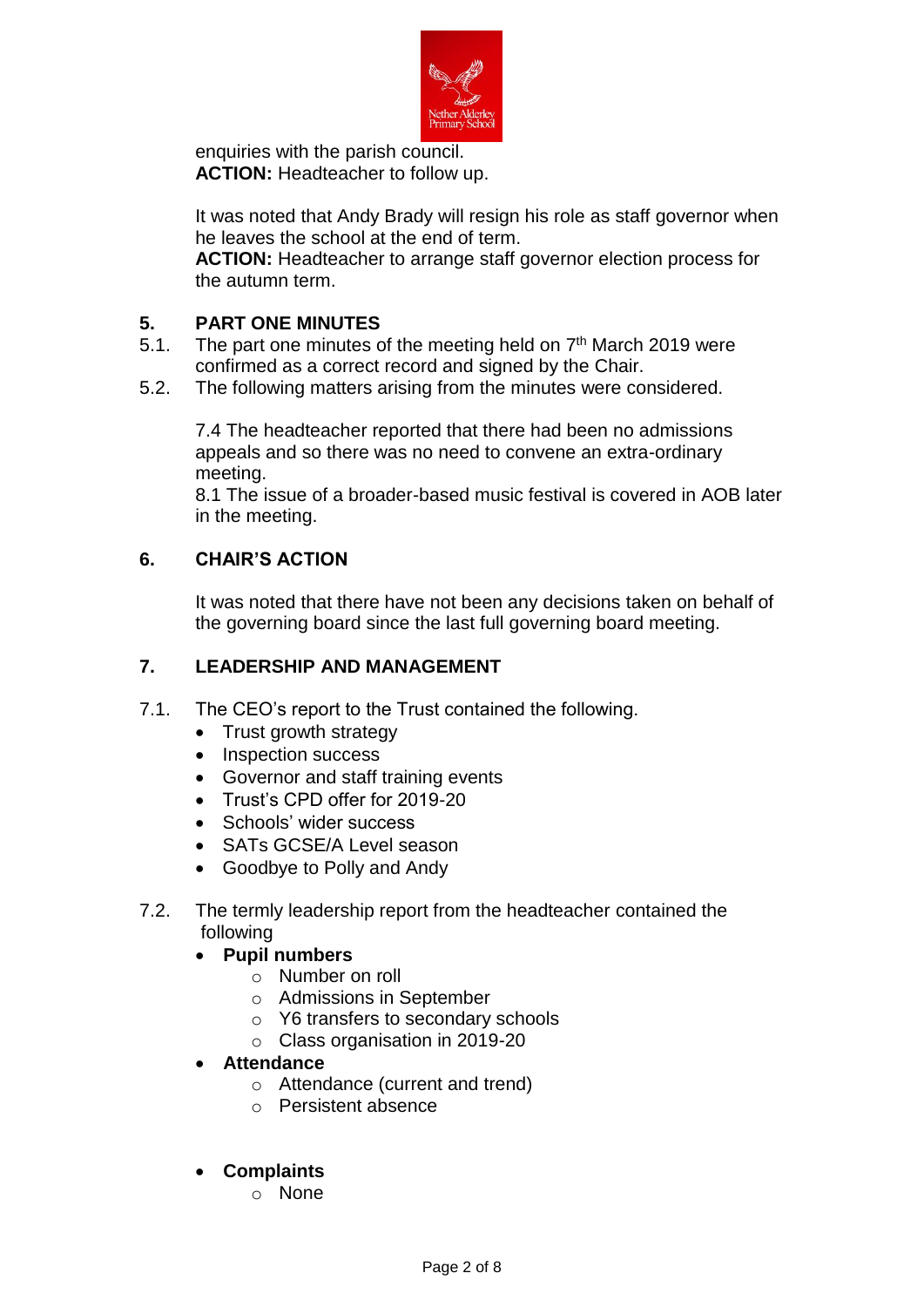

- **Curricular reviews**
	- o None
- **Exclusions**
	- o None
- **Finance**
	- o Current year summary
	- o Forecast outturn for 2019-20
- **Partnership Work**
	- o MAT membership update
	- o Improvements to support packages
	- o Management organisation
	- o Moderation in all year groups
- **Wilmslow Education Partnership**
	- o Sports events
	- o Headteacher cluster meetings
	- o Enrichment activities
	- o Status of schools in partnership
- **School visits and visitors**
- **Pupil Outcomes – trend and current year**
	- o EYFS
	- o Phonics
	- o End of KS1
	- o End of KS2 (based on teacher assessment for 2019)
- 7.3. The following issues arising from the headteacher's report were discussed:
	- o Attendance has not changed much in recent years. **Question:** How did parents respond to the attendance 'traffic lights' detail in the newsletter?

**Response:** The majority of parents welcomed the information.

The headteacher reported that term-time absence has had an impact in one class.

**Question:** Have any parents been fined?

**Response:** No, none of the parents were within the guidelines issued by the Authority.

**Question:** Is there a code for parents?

**Response:** There is a home-school agreement.

**ACTION:** Headteacher to check the wording of the learning agreement to include a statement about holidays.

Governors felt that it would be appropriate to renew the push to improve attendance in the autumn term. It was agreed that a rewardsbased attitude may have a better impact than a penalty system. A suggestion was made to highlight the 'best attendees' in the newsletter. A governor commented that the last Ofsted report had commented about attendance and that maybe this could be re-iterated to parents as well as explaining the impact on pupils of missing five days of learning.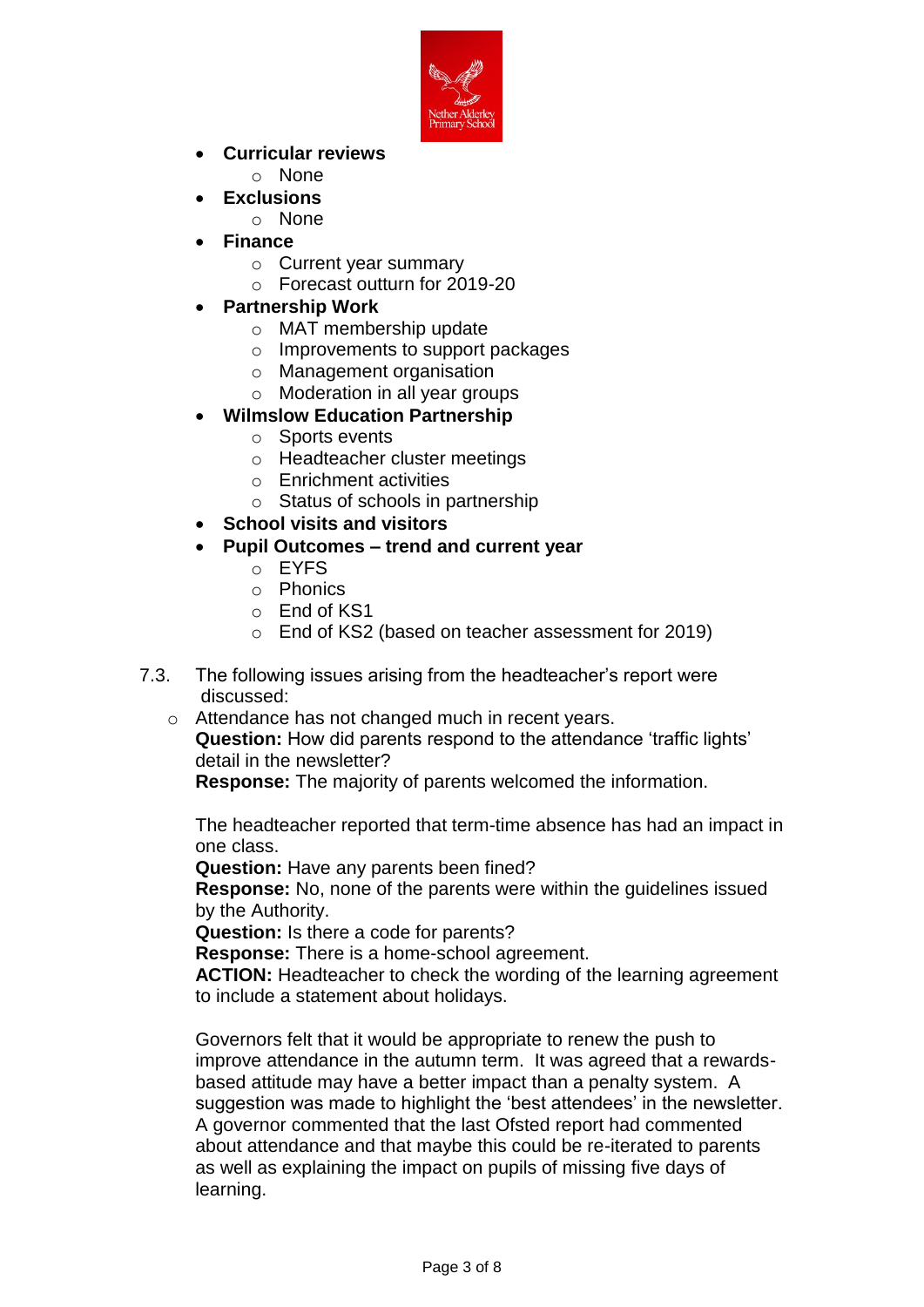

**ACTION:** Headteacher to draft a document on attendance aimed at parents and circulate to governors for input.

The headteacher commented on the data outcomes for each pupil group.

EYFS – The GLD (good level of development) continued the upward trend to 73%.

End of KS1 – improvement across all subjects.

End of KS2 – the figures were based upon teacher assessment as the SATs results are published on  $9<sup>th</sup>$  July. There has been a good improvement in writing.

The headteacher commented on progress, indicating that only one pupil had made below the expected level of progress, whilst several made greater progress than 'expected'. The cohort does not have many pupils achieving the higher standards across all subjects.

7.4. The minutes of the finance and premises committee held on 17.06.19 were received and approved.

The chair of the committee reported that a benchmarking review had only indicated an adverse comparison for energy usage and property costs and that this is to be followed up.

The committee had considered the three-year budget plan. Whilst there will be a small in-year deficit for 2018-19, there will be a surplus in 2019-20. The school is running a "tight ship". Some investigations are underway looking at catering and education visits costs. The committee is anticipating that the 'top slice' taken by the Trust, to cover central services, should reduce, making the budget situation stronger.

Building maintenance has been considered. There are no emergency funds required and the Trust has a capital fund set aside for each school.

The PTA funding was reviewed and a discussion on projects for fund raising for the Friends of Nether Alderley. It was reported that there had been a limited response to the leaflet. Governors believe that a 'focus' project would generate more interest, e.g. IT purchases.

A governor reported on a charitable crowd funding opportunity through the Rocket Fund. If a school raises a target level of funding, the charity will match fund. Rachel Carney will follow this up.

- 7.5. The budget summary for 2019-20 was circulated and **approved.**
- 7.6. The chair of the staffing committee gave a verbal summary of the committee meeting.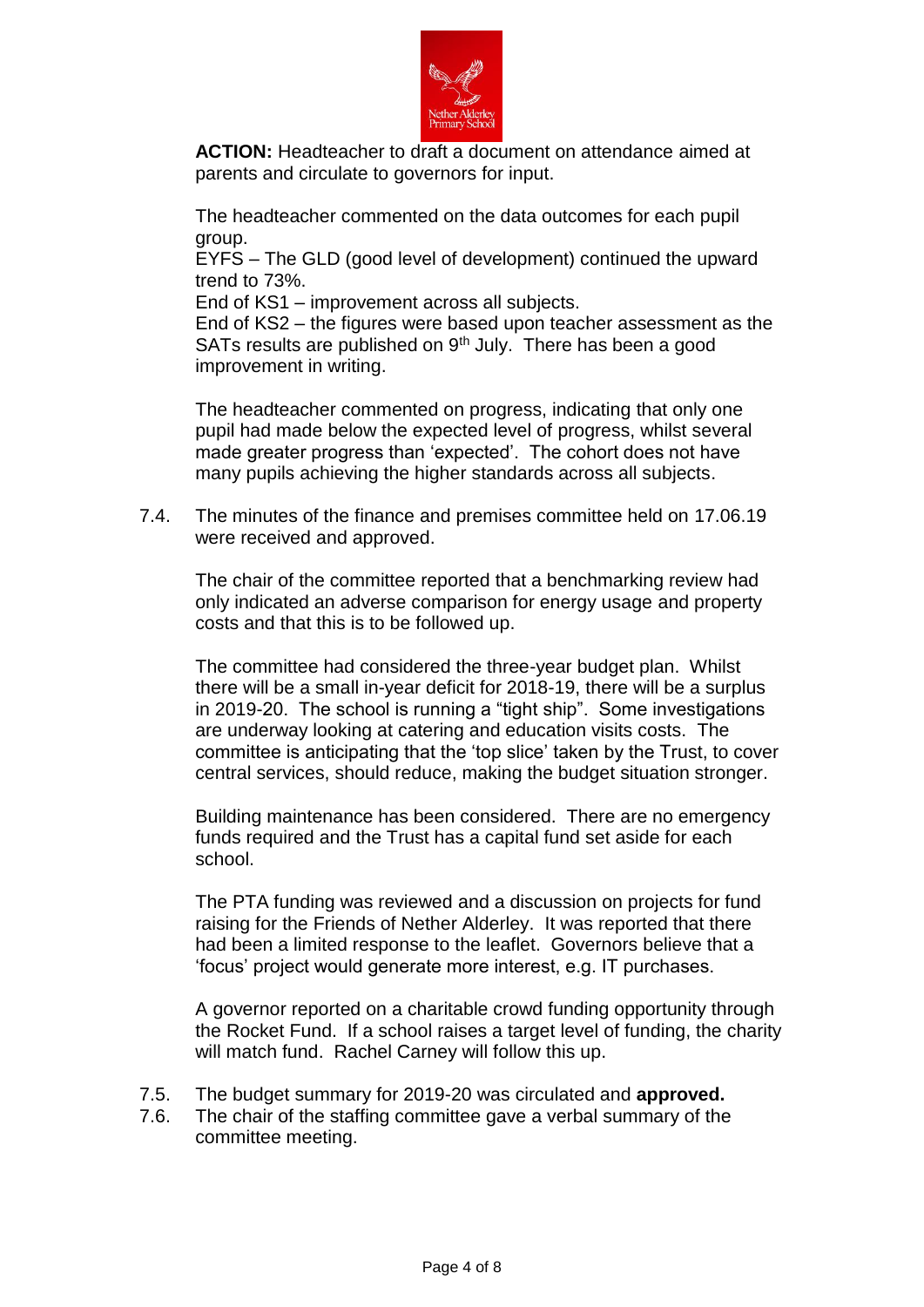

A deputy headteacher has been recruited to start in September. Governors expressed their thanks and best wishes to Andy Brady for his legacy at the school and the impact he has had on individual pupils.

Admin support has been recruited for the office.

TAs for SEN support have been recruited for a pupil in September.

- 7.7. The staffing structure for 2019-20 was circulated and **approved.**
- 7.8. The make-up of the working party to consider the future of the capacity of the school was agreed as Christian Gilham, Claire Moores and Nina Mowforth.

The headteacher reported on a recent meeting with the Authority to relocate and increase the size of Nether Alderley Primary. A draft letter, to local schools, advising of the proposal and asking for initial views was given to governors. The headteacher reported that currently only 29 pupils live within the 'catchment' area for the school. He indicated that subject to approval, the increase in the PAN (pupil admission number) would be phased so as to minimise the potential impact on neighbouring schools. A consultation with parents will follow the feedback form local schools.

- **ACTION:** Headteacher to circulate the presentation by Alderley Park. 7.9. There were no recommendations requiring approval of the governing board.
- 7.10. There was nothing to report on governor training.

## **8. QUALITY OF TEACHING AND LEARNING**

8.1. The minutes of the curriculum committee held on 25.06.19 were received and approved.

The committee had reviewed the SIP (school improvement partner) reports and considered their effectiveness. The headteacher reported that the visits do help, but they do involve work for staff. **Question:** Can the number of visits be reduced? **Response:** This will have to be negotiated. As a maintained school, Nether Alderley was able to purchase independent SIP services. These were challenging but worth the effort. Since joining the Trust, the school has to use the SIP recruited for all the primary schools in the Trust. Initially the primary schools had autonomy, but there was a sense that a prescription of activities and processes was becoming evident. Governors agreed that the school should challenge any imposition of activities if little benefit to the school could be seen. They would prefer to see a consistent theme for the year's visits, rather than a switch of focus every half term and for the frequency to be reduced.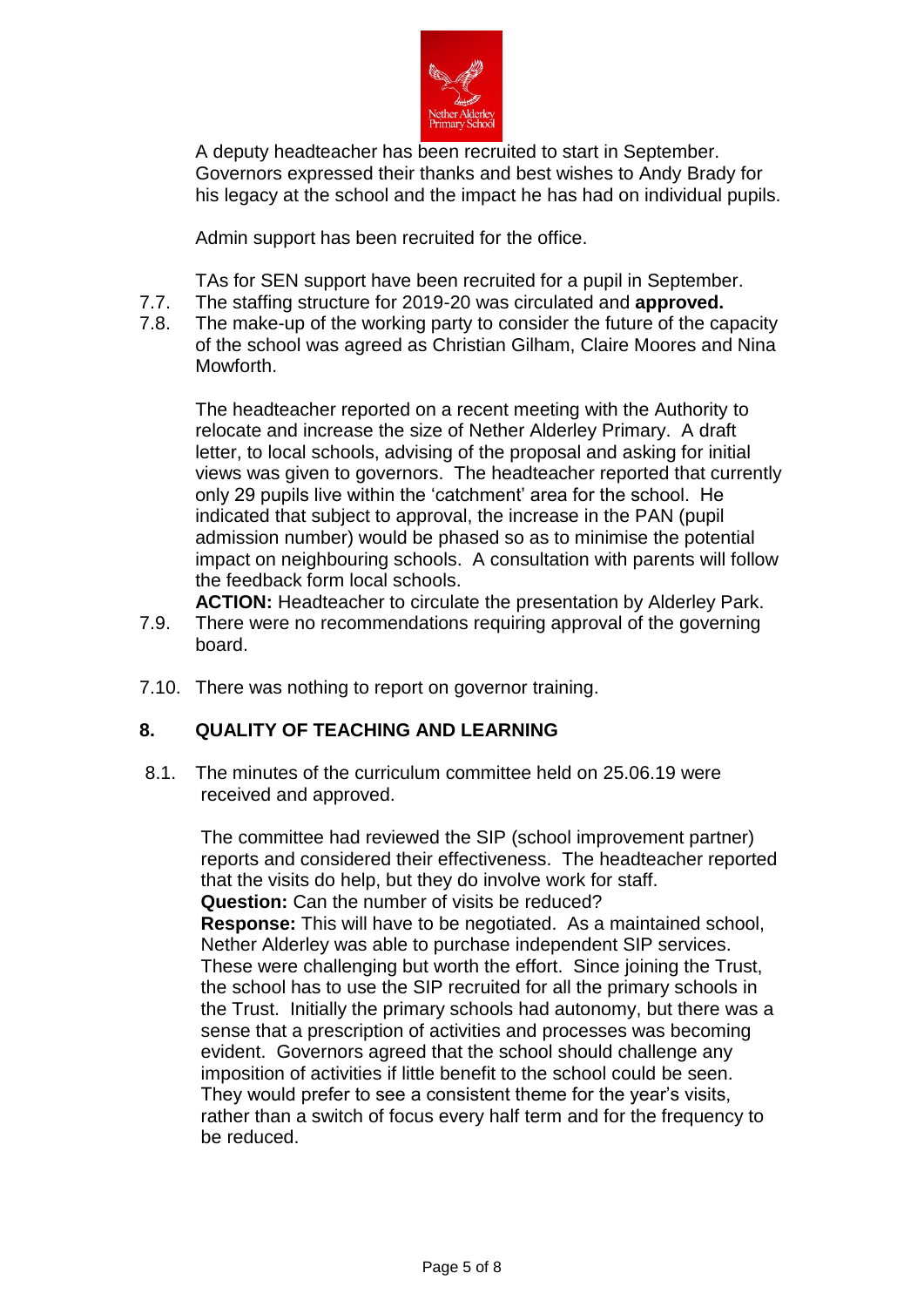

- 8.2. The report from the SIP (School Improvement Partner) for the spring term was circulated.
- 8.3. The targets for KS2 SATs for the current Y5 pupils were discussed. The headteacher explained how the overall targets were based on the performances of individual pupils and how they had progressed from EYFS, through KS1 to the current level in Y5. The headteacher commented that the cohort had changed very little since Reception.

The targets were agreed as follows.

|              | Expected | Higher   |
|--------------|----------|----------|
|              |          | standard |
|              | Target   | Target   |
| Reading      | 93%      | 33%      |
| Writing      | 80%      | 27%      |
| <b>Maths</b> | 93%      | 40%      |
|              |          |          |

- 8.4. **PERSONAL DEVELOPMENT, BEHAVIOUR AND WELFARE** The headteacher provided an update on the Social Emotional and Mental Health action plan. All training and interventions have been completed. Of the procedures, only the Safety Squad and the ACSEED audit have not yet been set up.
- 8.5. The headteacher reported on safeguarding, indicating that an early help case has been set up for a family, with meetings held at the school. As the deputy headteacher is leaving the school the headteacher has been trained to act as safeguarding lead. A deputy for safeguarding will be trained next term.

The headteacher reported that the section 175 audit has been completed and sent to the Authority.

8.6. The headteacher reported that there were no incidents or exclusions.

## **9. DIRECTOR'S REPORT**

- 9.1. The report by the Director of Children's Services for the summer term contained the following items.
	- Governance update
	- Annual education report: performance 2018-19
	- Free advertising for teaching vacancies
	- Cheshire East 'Free School Meals and Pupil Premium' campaign
	- School apprenticeship levy update
	- School organisation and capital
	- Early help assessments update
- 9.2. The clerk had previously circulated a summary of the relevant items contained in the report. He highlighted the item on the Ofsted inspection framework. The document has now been published and it includes a description of the judgement for leadership and